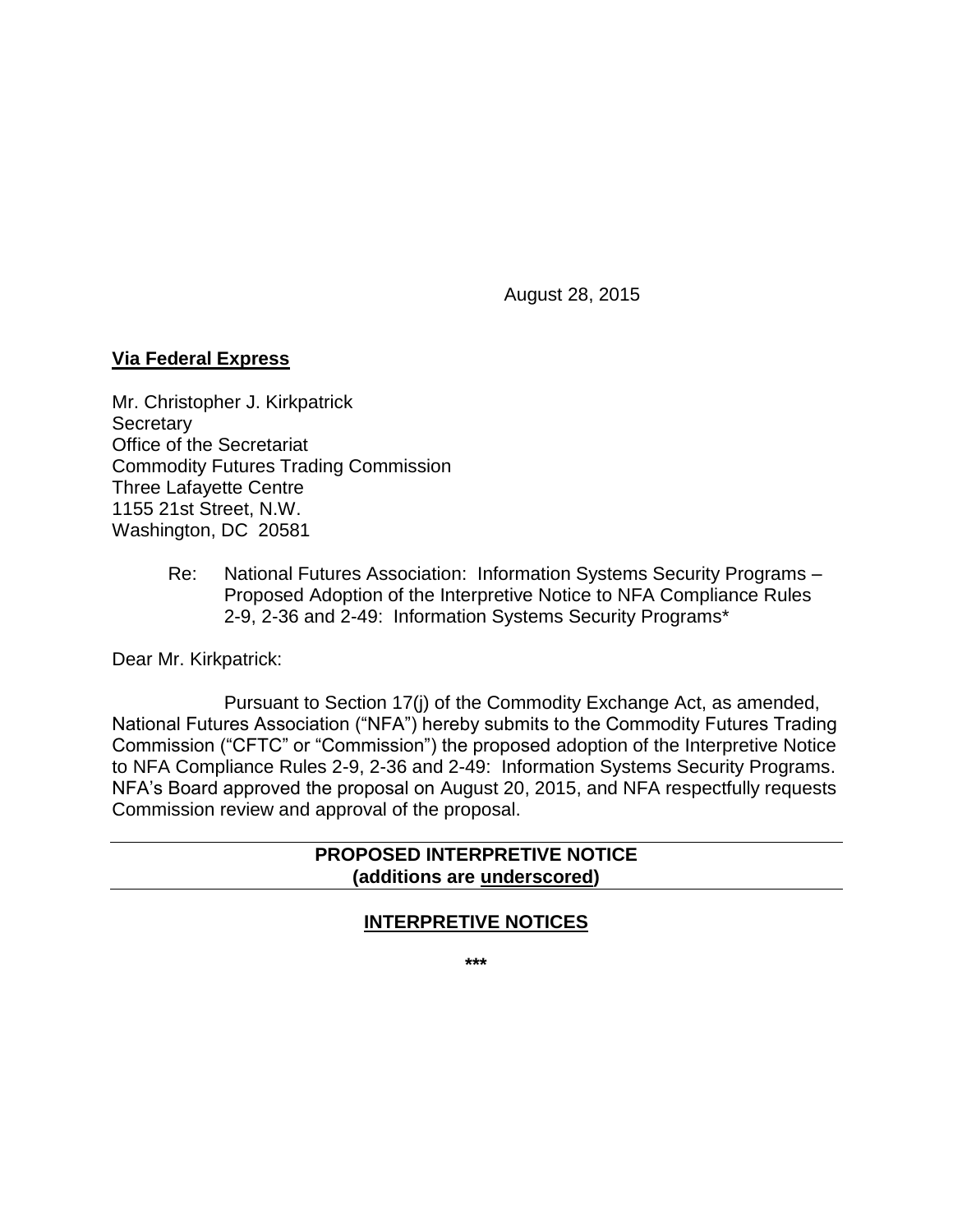$\overline{a}$ 

#### **Interpretive Notice to NFA Compliance Rules 2-9, 2-36 and 2-49: Information Systems Security Programs<sup>1</sup>**

NFA Compliance Rule 2-9 places a continuing responsibility on every Member futures commission merchant (FCM), commodity trading advisor (CTA), commodity pool operator (CPO), and introducing broker (IB) to diligently supervise its employees and agents in all aspects of their futures activities. Compliance Rule 2-36 places identical supervisory obligations on retail foreign exchange dealers (RFED) for their forex activities. Additionally, NFA Compliance Rule 2-49, which adopts by reference CFTC Regulation 23.602, places a continuing responsibility on every Member swap dealer (SD) and major swap participant (MSP) to diligently supervise its business. These rules are broadly written to provide Members with flexibility in developing procedures tailored to meet their particular needs. On certain issues, however, NFA issues Interpretive Notices to provide more specific guidance on acceptable standards for supervisory procedures.

Over the years, information technology has changed nearly every aspect of how Members conduct business. For example, Members may use electronic means to collect and maintain customer and counterparty information. This information may include personally identifying information (PII) for individuals such as social security numbers and confidential or sensitive information for institutional customers and counterparties, including corporate records and financial information. Additionally, Members may have websites that are available to customers and counterparties for opening accounts, trading, and accessing account information, and rely upon electronic means to enter customer, counterparty and proprietary orders. Moreover, Members either directly or indirectly connect electronically with other Members, exchanges, clearinghouses, third-party service providers, NFA and the CFTC. NFA's Board of Directors believes that Members should have supervisory practices in place reasonably designed to diligently supervise the risks of unauthorized access to or attack of their information technology systems, and to respond appropriately should unauthorized access or attack occur.

<sup>&</sup>lt;sup>1</sup> Nothing in this Interpretive Notice is intended to relieve Members from or reduce the obligations to which Members are subject under other state or federal statutes or regulations related to data security and privacy.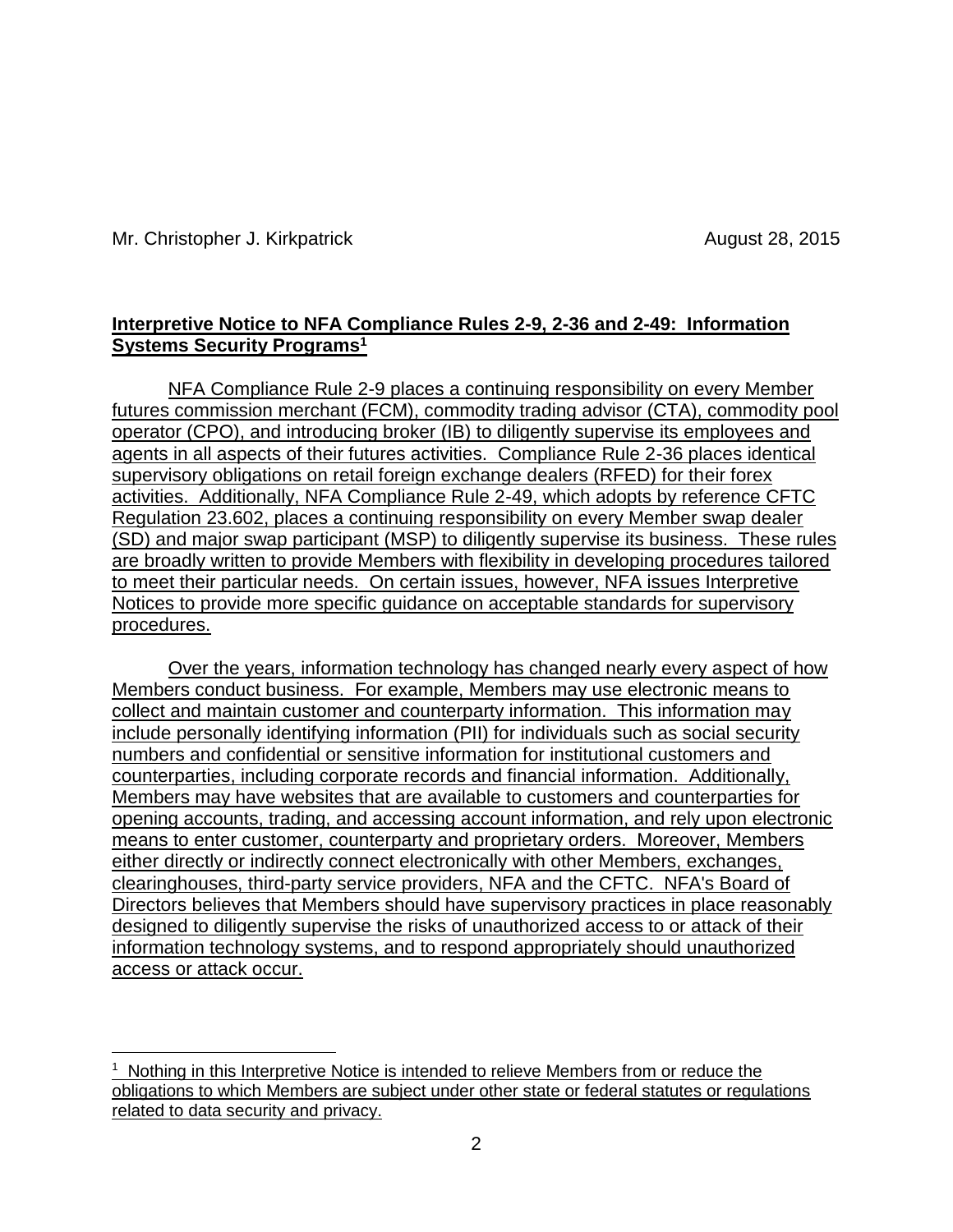$\overline{a}$ 

NFA recognizes that, given the differences in the type, size and complexity of operations of Members' businesses including but not limited to their customers and counterparties, markets and products traded, and the access provided to trading venues and other industry participants, Members must have an appropriate degree of flexibility to determine how best to diligently supervise information security risks. Accordingly, this Interpretive Notice is designed to establish general requirements relating to Members' information systems security programs (ISSPs) but leave the exact form of an ISSP up to each Member thereby allowing the Member flexibility to design and implement security standards, procedures and practices that are appropriate for their circumstances. Given the rapidly changing nature of technology and threats to information systems, NFA's policy is not to establish specific technology requirements.

We also recognize that practices other than those described in this Interpretive Notice may comply with the general standards for supervisory responsibilities imposed by Compliance Rules 2-9, 2-36 and 2-49. For example, CFTC Regulations 160.30 and 162.21 require all FCMs, RFEDs, CTAs, CPOs, IBs, MSPs and SDs (Registrants) to adopt policies and procedures that address administrative, technical and physical safeguards to protect customer information. CFTC Regulation 162.30(d) requires some Registrants to develop and implement a written Identity Theft Prevention Program designed to detect, prevent and mitigate customer identity theft.<sup>2</sup> Moreover, CFTC Regulations 1.11 and 23.600 also require certain FCMs and SDs to adopt risk management policies and procedures addressing operational risks. The CFTC Division of Swap Dealer and Intermediary Oversight (DSIO) also issued guidance on what it considers to be best practices for privacy and security in connection with these rules.<sup>3</sup> Finally, almost all states have data protection laws that govern the loss of customers' PII.

<sup>&</sup>lt;sup>2</sup> The CFTC's adopted rules are designed to be consistent with the regulations of other financial regulators, including the Office of the Comptroller of the Currency, the Department of Treasury, the Board of Governors of the Federal Reserve System, the Federal Deposit Insurance Corporation, the Office of Thrift Supervision, the National Credit Union Administration and the Federal Trade Commission.

<span id="page-2-0"></span><sup>&</sup>lt;sup>3</sup> The guidance can currently be found at [http://www.cftc.gov/ucm/groups/public/@lrlettergeneral/documents/letter/14-21.pdf](#page-2-0)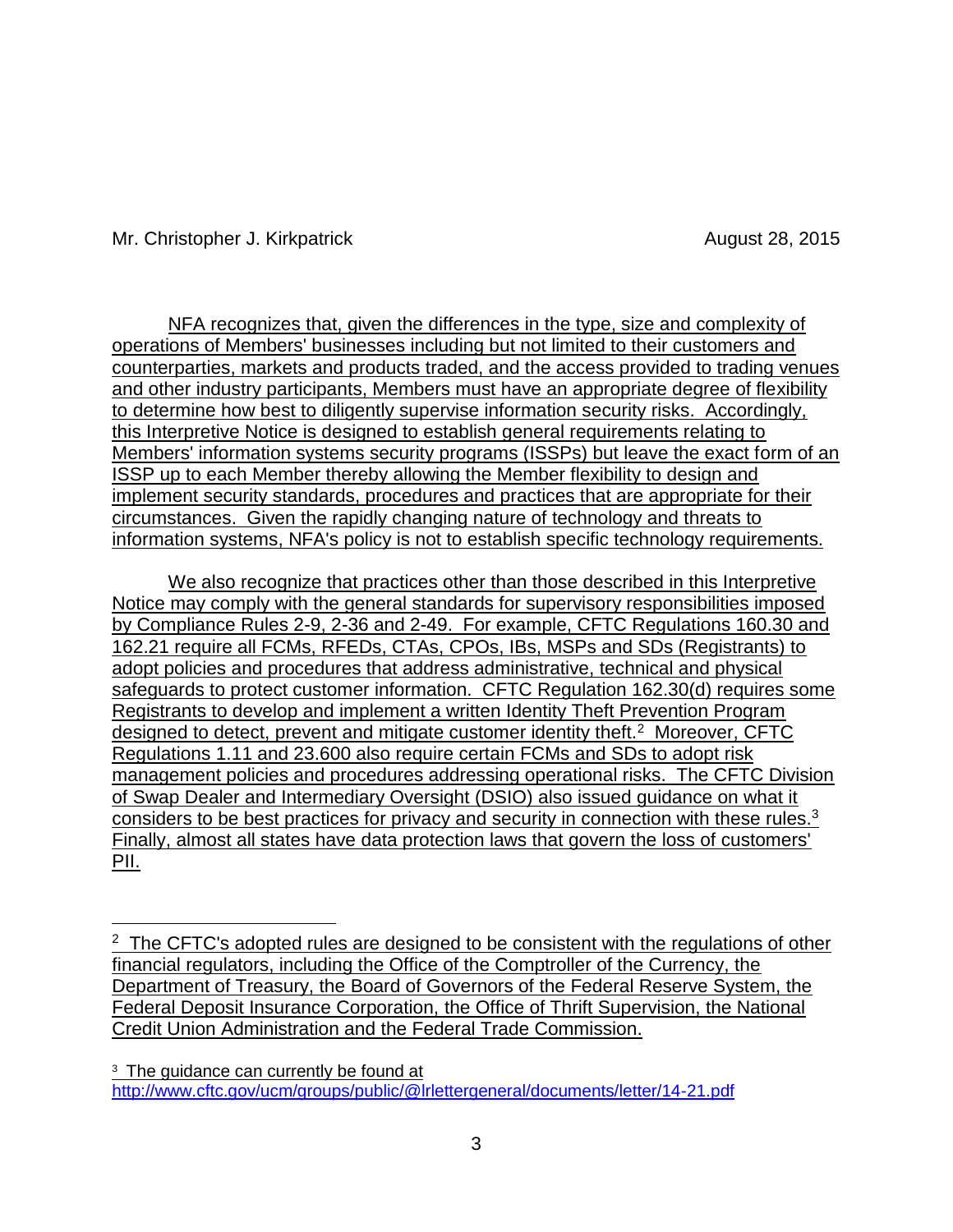Further, NFA recognizes that Member firms may be part of a larger holding company structure that shares common information systems security personnel, resources, systems and infrastructure. In these circumstances, the top level company in the holding company structure may be in the best position to evaluate the risks associated with the use of information technology systems, as privacy and security safeguards are often adopted and implemented organization-wide. Therefore, to the extent a Member firm is part of a holding company that has adopted and implemented privacy and security safeguards organization-wide, then the Member firm can meet its supervisory responsibilities imposed by Compliance Rules 2-9, 2-36 and 2-49 to address the risks associated with information systems through its participation in a consolidated entity ISSP. If a Member firm is participating in a consolidated entity ISSP, then the Member firm still has an obligation to ensure that all written policies and procedures relating to the program are appropriate to its information security risks, are maintained in a readable and accessible manner and can be produced upon request to NFA<sup>4</sup> and the CFTC.

This Notice provides guidance regarding information systems security practices that Member firms should adopt and tailor to their particular business activities and risks.

# **Information Security Program**

Written Program

Each Member firm should establish and implement a governance framework that supports informed decision making and escalation within the firm to identify and manage information security risks. In implementing an ISSP, each Member must adopt and enforce a written ISSP reasonably designed to provide safeguards, appropriate to the Member's size, complexity of operations, type of customers and counterparties, the sensitivity of the data accessible within its systems, and its electronic interconnectivity with other entities, to protect against security threats or hazards to their technology systems<sup>5</sup>. The Member's ISSP should be approved, in writing, by the Member's Chief

 $\overline{a}$ <sup>4</sup> FCMs should be able to provide the ISSP to their DSRO.

<sup>&</sup>lt;sup>5</sup> The ISSP's policies and procedures may be documented in a single document or in documents maintained throughout a Member's various departmental areas so long as the ISSP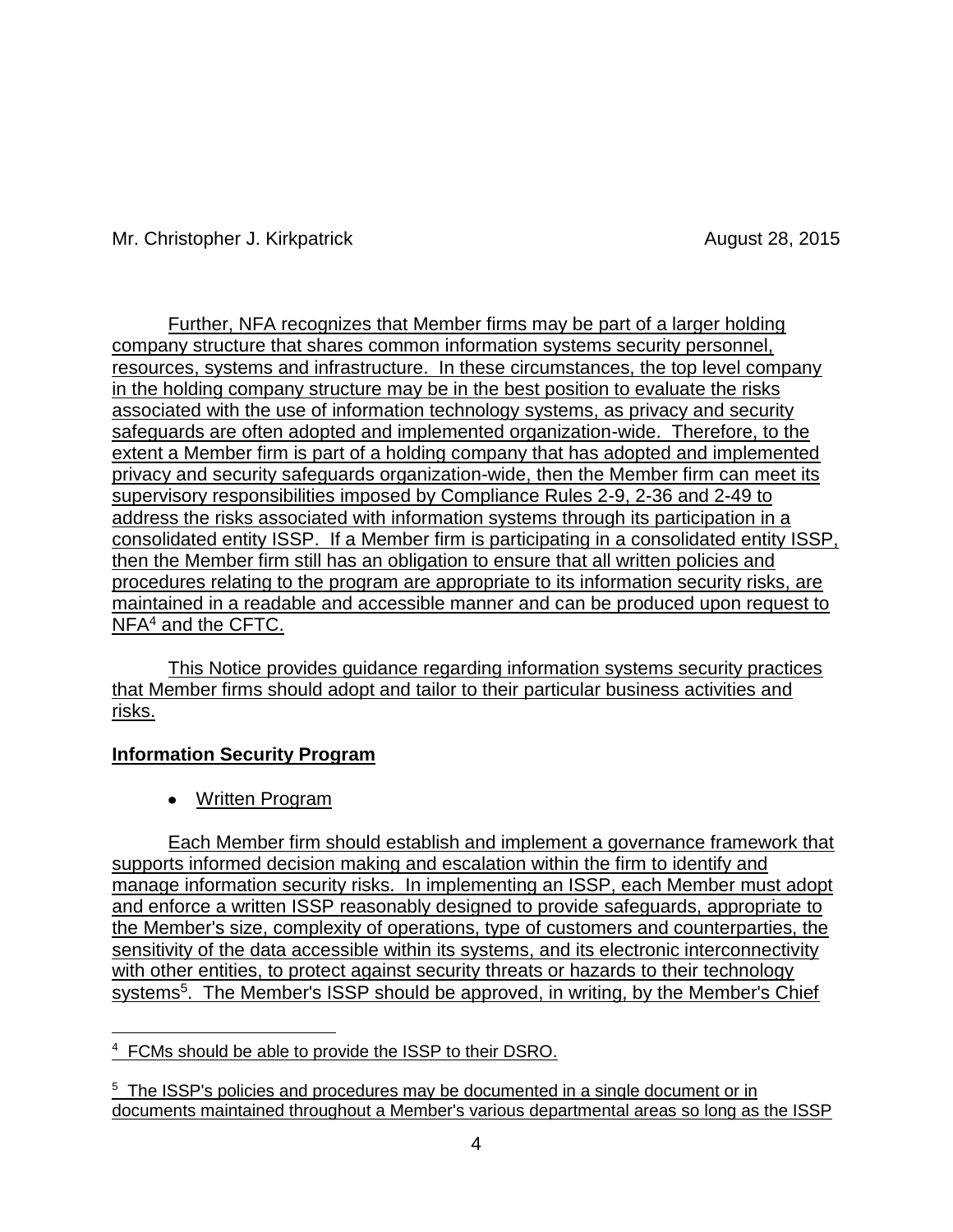Executive Officer, Chief Technology Officer, or other executive level official. Additionally, if applicable, the Member's senior management should periodically provide sufficient information about the Member's ISSP to the Member's board of directors or similar governing body, the board's or governing body's delegate or a committee of the board or body to enable it to monitor the Member's information security efforts.

In order to develop and adopt appropriate ISSPs, Members may consider several resources available appropriate to their size, sophistication and role in the financial industry. For example, in developing procedures, NFA suggests that Members review the cybersecurity best practices and standards promulgated by the SANS Institute (SANS)<sup>6</sup>, and/or the Open Web Application Security Project (OWASP)<sup>7</sup>, and/or ISACA's Control Objectives for Information and Related Technology (COBIT) 5<sup>8</sup>, and/or the National Institute of Standards and Technology (NIST)<sup>9</sup>. Additionally, NIST

 $\overline{a}$ can be made available upon appropriate requests by NFA and the CFTC. Additionally, a Member should consider including definitions of the terminology used in its ISSP in order to facilitate reviews of its ISSP.

<sup>6</sup> SANS is a cooperative research and education organization in which auditors, network administrators and chief information security officers share lessons they learn and jointly find solutions to challenges. The SANS Institute's Critical Security Controls for Effective Cyber Defense as well as Implementing an Effective IT Security Plan are currently available at [www.sans.org.](http://www.sans.org/)

<sup>7</sup> OWASP is a worldwide not-for-profit organization focused on improving the security of Web software applications. Its mission is to make software security visible so that individuals and organizations worldwide can make informed decisions about true software security risks. OWASP cybersecurity guidance is currently available at [www.owasp.org.](http://www.owasp.org/)

<sup>8</sup> ISACA is an independent, nonprofit global association that engages in the development, adoption and use of globally accepted, industry-leading knowledge and practices for information systems. Information about the COBIT 5 framework is currently available at [www.isaca.org.](http://www.isaca.org/)

<sup>9</sup> NIST is a non-regulatory federal agency within the U.S. Department of Commerce. NIST's mission is to promote U.S. innovation and industrial competitiveness by advancing measurement science, standards and technology in ways that enhance economic security and improve our quality of life. Information about the NIST security and privacy controls is available at [http://www.nist.gov/itl/csd/soi/fisma.cfm.](http://www.nist.gov/itl/csd/soi/fisma.cfm)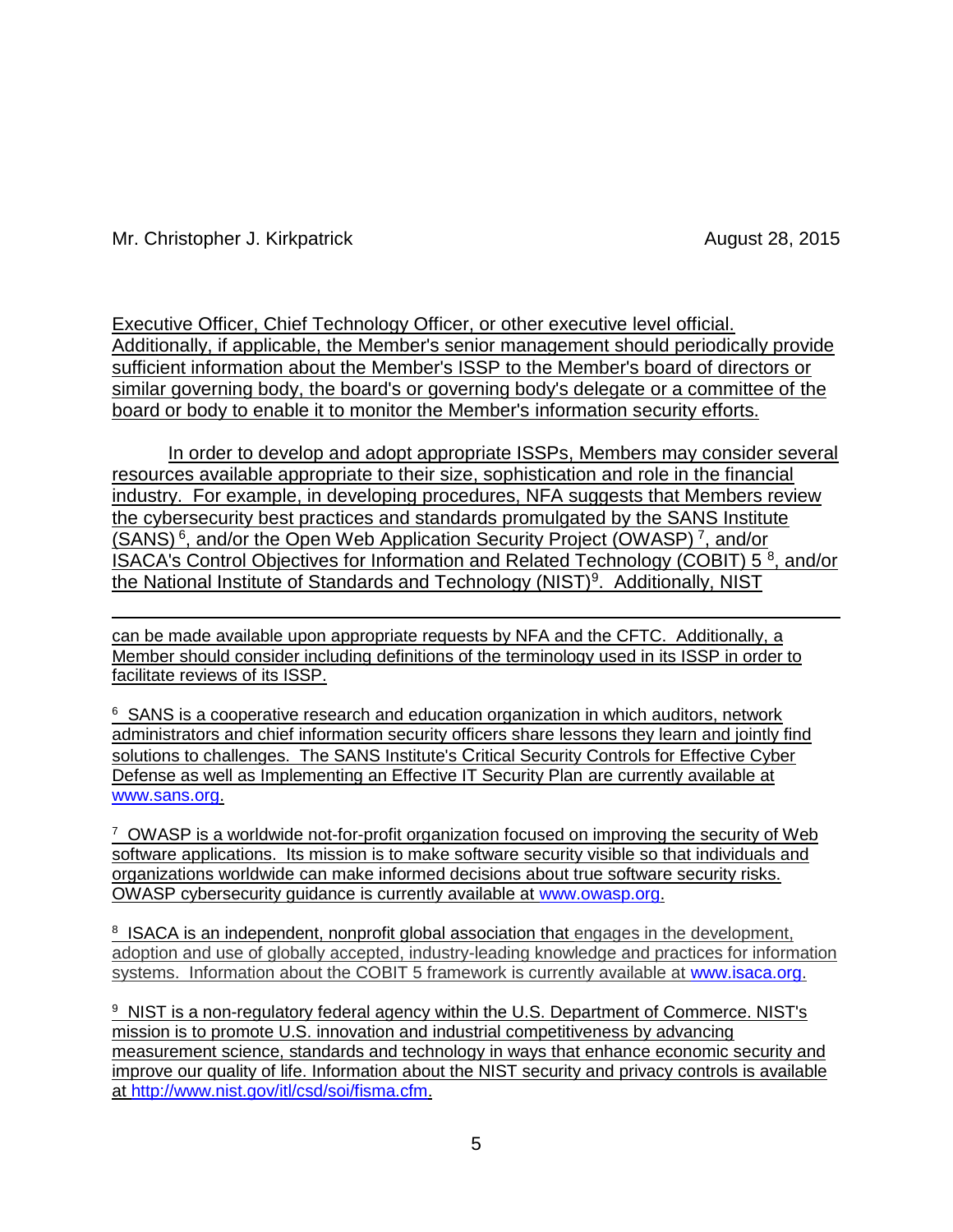$\overline{a}$ 

developed a process for use in creating an ISSP, which is described in the Framework for Improving Critical Infrastructure Cybersecurity (NIST Cybersecurity Framework).<sup>10</sup> NIST developed the NIST Cybersecurity Framework in response to Executive Order 13636 that, in part, called for the development of industry standards and best practices.

NFA does not require a Member to utilize any of these resources in developing its ISSP, but each Member must formally adopt an ISSP appropriate for the Member's business.<sup>11</sup>

# • Security and Risk Analysis

Each Member firm has a supervisory obligation to assess and prioritize the risks associated with the use of its information technology systems. In appropriate circumstances, personnel from a Member firm's business unit(s), information technology, back-office, risk management and internal audit, if applicable, may be included in performing this assessment.

Members should maintain an inventory of critical information technology hardware with network connectivity, data transmission or data storage capability and an inventory of critical software with applicable versions. Members should identify the significant internal and external threats and vulnerabilities to at-risk data that is collected, maintained and disseminated, including customer and counterparty PII, corporate records and financial information; assess the threats to and the vulnerability of their electronic infrastructure including any systems used to initiate, authorize, record, process and report transactions relating to customer funds, capital compliance, risk management and trading; assess the threats posed through any applicable third-party service providers or software; and know the devices connected to their network and network structure.

Generally speaking, threats include loss, destruction or theft of critical hardware containing at-risk data; insertion of viruses, spyware and other malware; and

<sup>&</sup>lt;sup>10</sup> The NIST Cybersecurity Framework is currently available at <http://www.nist.gov/cyberframework/upload/cybersecurity-framework-021214.pdf>

<sup>&</sup>lt;sup>11</sup> In developing their ISSPs, Members are permitted to use more than one of these resources and use relevant portions of each as appropriate to their business and risk.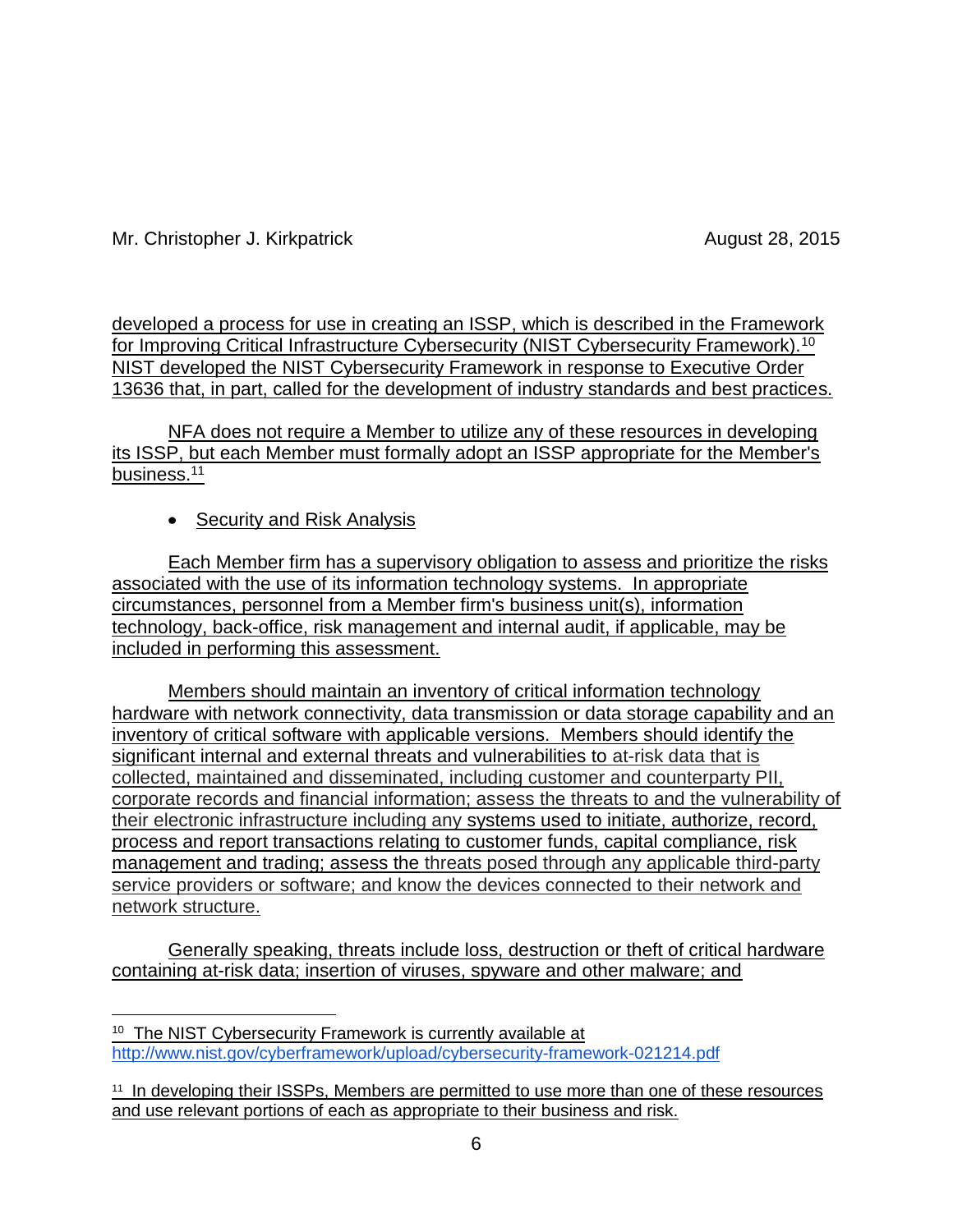interception and compromising of electronic transmissions (*e.g.,* email and payment processing systems). In assessing security risks, Members should estimate the severity of the potential threats, perform a vulnerability analysis, and decide how to manage the risks of these threats. A Member's assessment should address past internal and external security incidents at the firm and, to the extent applicable and within a reasonable time, consider known threats identified by the firm's critical third-party service providers, the industry or other organizations.

Deployment of Protective Measures Against the Identified Threats and Vulnerabilities

Members should document and describe in their ISSPs the safeguards deployed in light of the identified and prioritized threats and vulnerabilities. Adopted safeguards will be highly dependent upon a Member's size, business, technology, electronic interconnectivity with other entities and the potential threats identified in its risk assessment. Examples of these safeguards may include:

- protecting the Member's physical facility against unauthorized intrusion by imposing appropriate restrictions on access to the facility and protections against the theft of equipment;
- establishing appropriate identity and access controls to a Member's systems and data, including media upon which information is stored;
- using complex passwords and changing them periodically;
- using and maintaining up-to-date firewall and anti-virus and anti-malware software to protect against threats posed by hackers;
- using supported and trusted software or, alternatively, implement appropriate controls regarding the use of unsupported software;
- prevent the use of unauthorized software through the use of application whitelists;
- using automatic software updating functionality or, alternatively, manually monitoring the availability of available software updates and installing updates, and spot check to ensure that updates are applied when necessary;
- using supported and current operating systems or, alternatively, implement appropriate controls regarding the use of unsupported operating systems;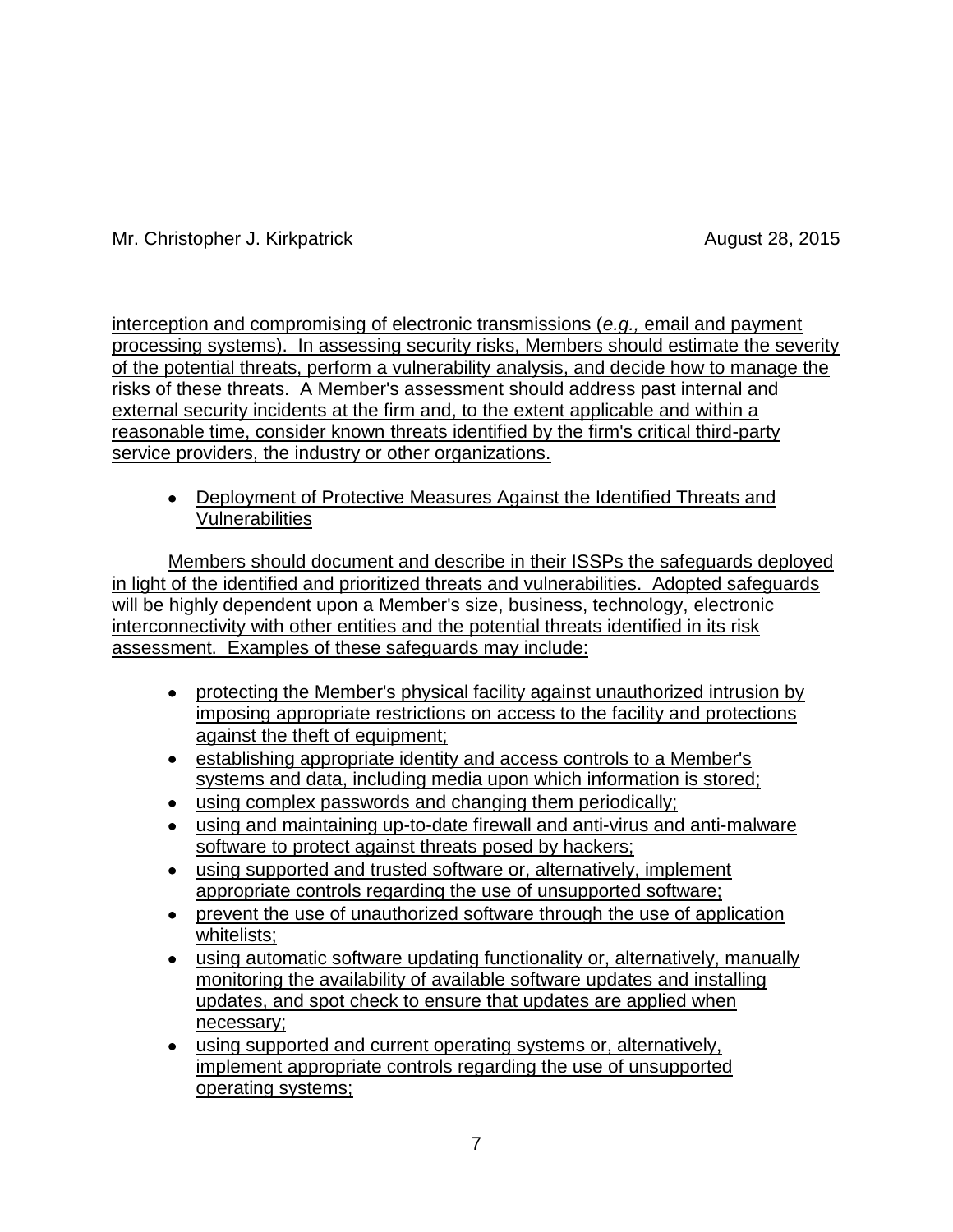- regularly backing up systems and data as part of a sustainable disaster recovery and business continuity plan;
- deploying encryption software to protect the data on equipment in the event of theft or loss of the equipment;
- using network segmentation and network access controls;
- using secure software development practices if the Member develops its own software;
- using web filtering technology to block access to inappropriate or malicious websites;
- encrypting data in motion, (*e.g.,* encrypting email attachments containing customer information or other sensitive information), to reduce the risk of unauthorized interception; and
- ensuring that mobile devices are subject to similar applicable safeguards.

Members should also document and implement reasonable procedures to detect potential threats. These steps may include utilizing network monitoring software, watching for the presence on the Member's physical premises of unauthorized users and becoming members of threat/data sharing organizations such as the Financial Services Information Sharing and Analysis Center (FS-ISAC) <sup>12</sup> or establishing procedures designed to identify unauthorized connections by employees to the Member's network.

• Response and Recovery from Events that Threaten the Security of the Electronic Systems

Members should create an incident response plan to provide a framework to manage detected security events or incidents, analyze their potential impact and take appropriate measures to contain and mitigate their threat. Members should consider in appropriate circumstances forming an incident response team responsible for investigating an incident, assessing its damage and coordinating the internal and external response. A Member should consider including in its incident response plan a description of how the Member will address common types of potential incidents (*e.g.,* unauthorized access, malicious code, denial of service and inappropriate usage),

 $\overline{a}$ <sup>12</sup> Through contributions from firms across the financial services sector, information sharing organizations like FS-ISAC can help mitigate the effects of cyber attacks by analyzing incoming threat information and promptly notifying participants of potential attacks.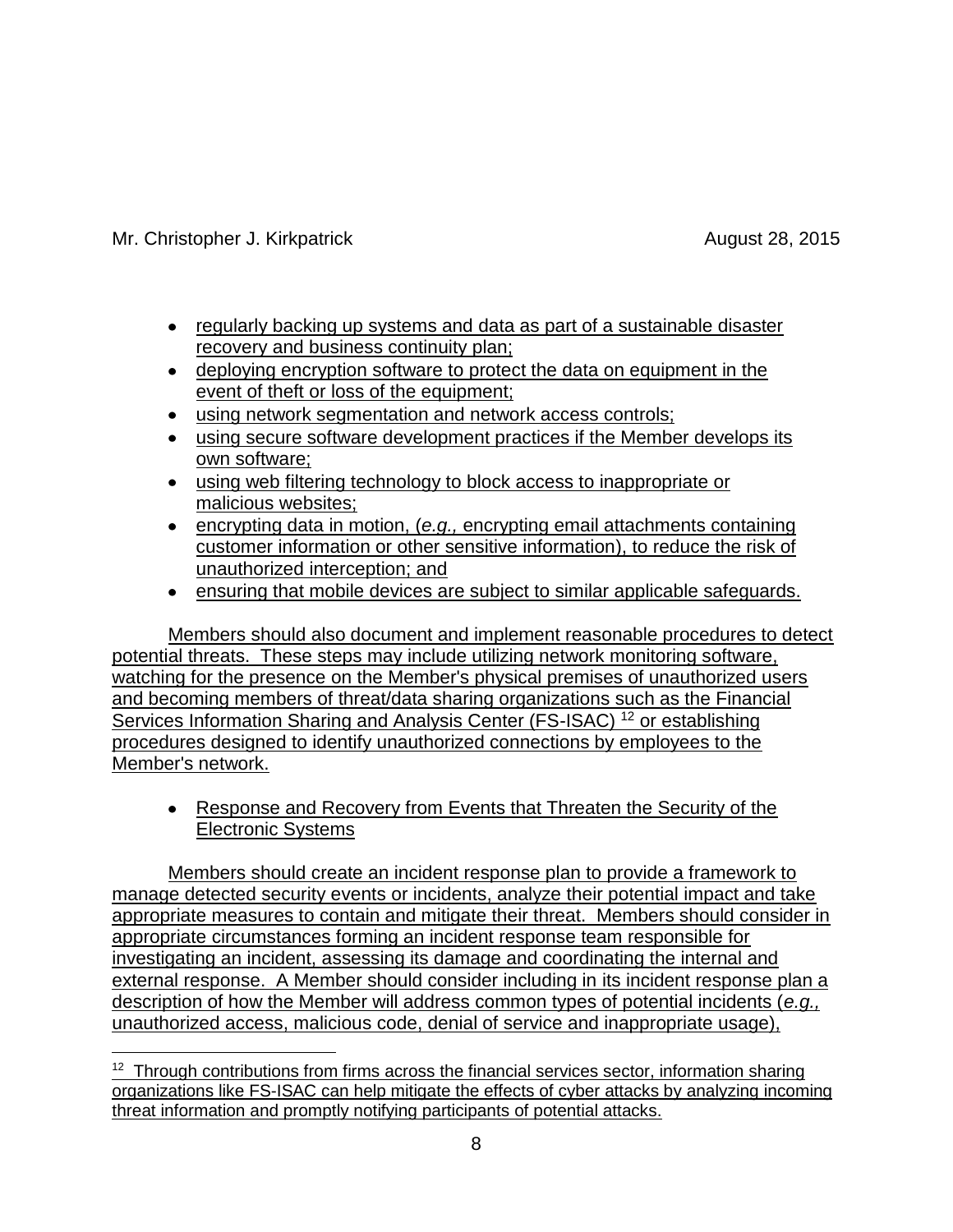including how it will communicate internally with an appropriate escalation procedure and externally with customers/counterparties, regulators and law enforcement. In addition, Members should consider providing details of any detected threats to an industry-specific information sharing platform such as FS-ISAC.

Finally, the ISSP should contain a Member's procedures to restore compromised systems and data, communicate with appropriate stakeholders and regulatory authorities and incorporate lessons learned into the ISSP.

• Employee Training

A Member's ISSP should contain a description of the Member's ongoing education and training relating to information security for all appropriate personnel. This training program should be conducted for employees upon hiring and periodically during their employment and be appropriate to the security risks the Member faces as well as the composition of its workforce. Members should consider including as training topics social engineering tactics and other general threats posed for system compromise and data loss.

# **Review of Information Security Programs**

Members should monitor and regularly review the effectiveness of their ISSPs, including the efficacy of the safeguards deployed, and make adjustments as appropriate. A Member should perform a regular review of its ISSP at least once every twelve months using either in-house staff with appropriate knowledge or by engaging an independent third-party information security specialist. Under appropriate circumstances, a Member's review may include penetration testing of the firm's systems, the scope and timing of which is highly dependent upon the Member's size, business, technology, its electronic interconnectivity with other entities and the potential threats identified in its risk assessment.

# **Third-Party Service Providers**

A Member's ISSP should address in its security risk assessment the risks posed by critical third-party service providers that have access to a Member's systems, operate outsourced systems for the Member or provide cloud-based services such as data storage or application software to the Member. A Member should consider using a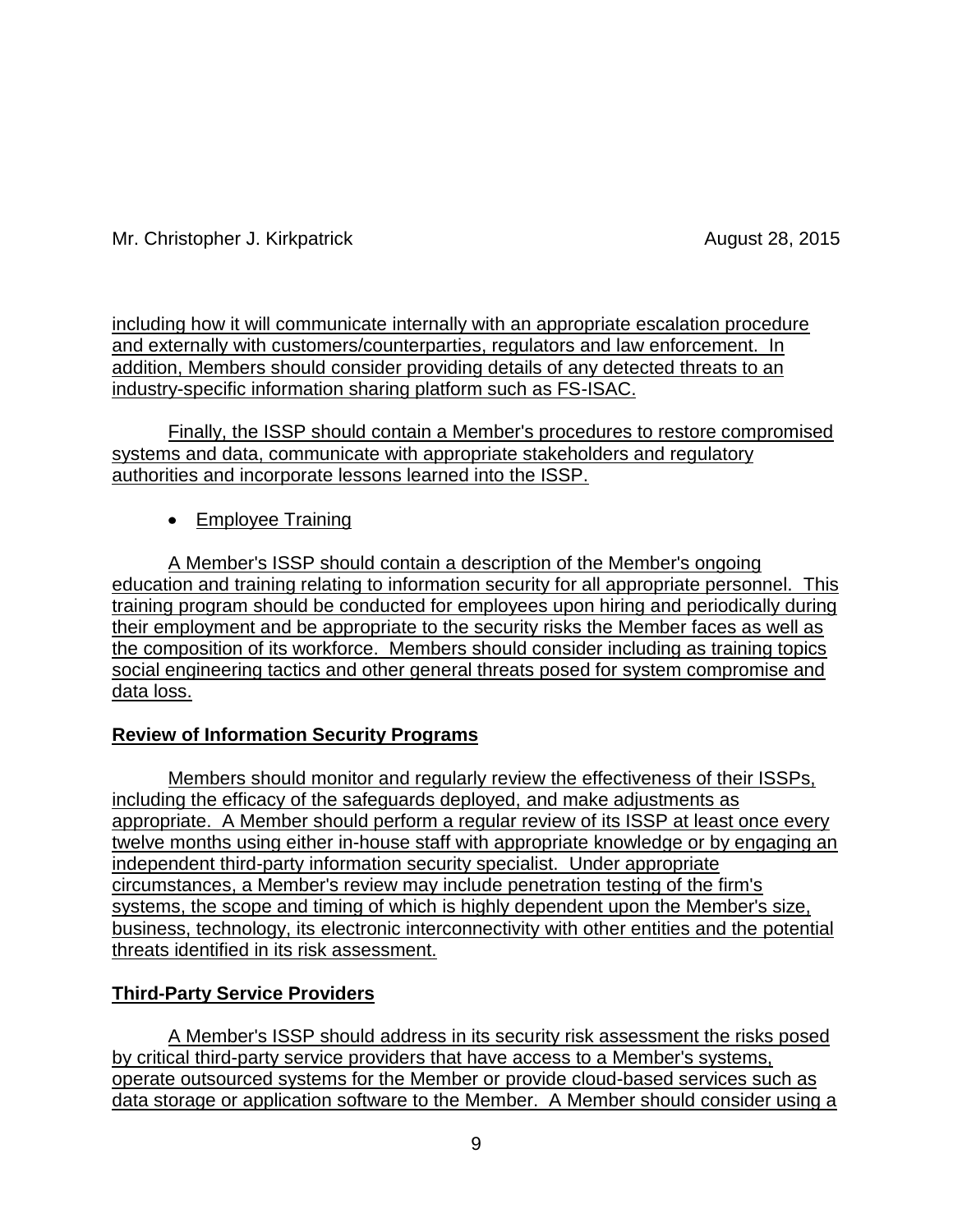risk based approach to manage the information security risks posed by these providers. NFA recognizes that a Member's ability to manage the security risks posed by thirdparty service providers may be limited by the information these service providers elect to provide to the Member. Generally, a Member should perform due diligence on a critical service provider's security practices and avoid using third parties whose security standards are not comparable to the Member's standards in a particular area or activity. Members should consider including in their arrangements with critical third-party service providers appropriate measures that are designed to protect customer and firm confidential data. Members should also consider adopting procedures to place appropriate access controls to their information systems and data upon third-party service providers, and procedures to restrict or remove, on a timely basis, a third-party service provider's access to their information systems once the service provider is no longer providing services.<sup>13</sup>

# **Recordkeeping**

All records relating to a Member's adoption and implementation of an ISSP and that document a Member's compliance with this Interpretive Notice must be maintained pursuant to NFA Compliance Rule 2-10.

NFA Compliance Rules 2-9, 2-36 and 2-49, as applicable, require NFA Members to develop, maintain and implement an appropriate ISSP in light of the importance of protecting the integrity of their technology systems. NFA recognizes that the particulars of a Member's ISSP will vary based on the Member's size, complexity of operations, type of customers and counterparties, and its electronic interconnectivity with other entities. There is no one-size-fits-all ISSP, and resources and processes that differ from those described above can be used to develop an appropriate ISSP.

# **EXPLANATION OF PROPOSED INTEPRETIVE NOTICE**

The proposed Interpretive Notice to NFA Compliance Rules 2-9, 2-36 and 2-49 requires Member firms to adopt and enforce written procedures to secure

 $\overline{a}$ <sup>13</sup> Additionally, Members whose data resides in third-party service provider systems should consider including procedures to respond to notices from a service provider that it has experienced a data breach as state laws may require the Member to notify its customers of the breach.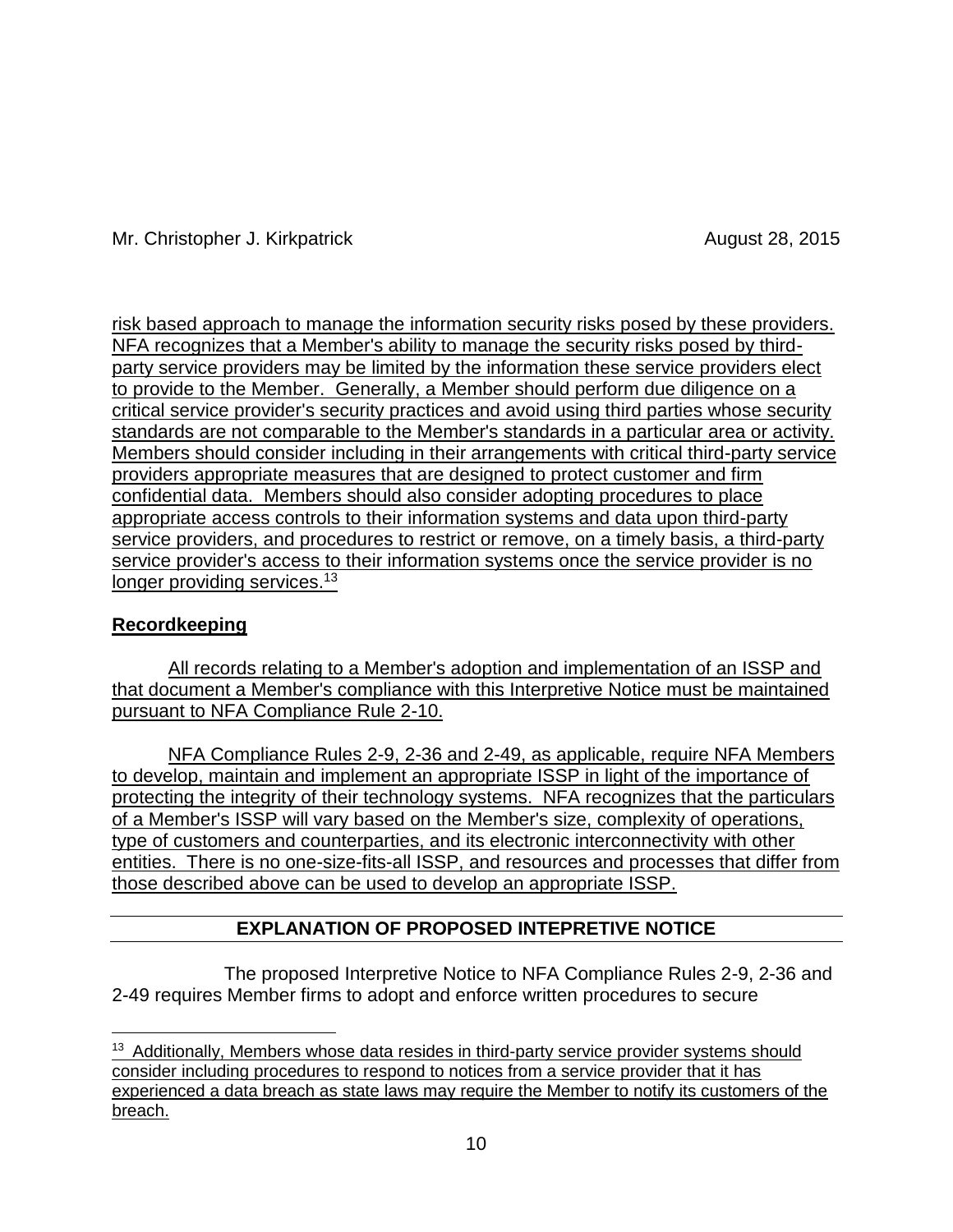customer data and access to their electronic systems (Interpretive Notice). NFA believes that in light of the almost daily news about information systems security breaches at U.S. businesses, including financial institutions, and the significant threat and damage these breaches could cause to NFA's Member firms, customers, and the U.S. futures industry, it is appropriate for NFA to issue guidance to its Member firms.

In developing the Interpretive Notice, NFA reviewed guidance issued by other financial regulators including FINRA's February 2015 *Report on Cybersecurity Practices* that presents an approach to cybersecurity for broker-dealers grounded in risk management and the *Guidance Update* issued in April 2015 by the SEC's Division of Investment Management that discusses cybersecurity measures for investment companies and investment advisers. NFA also reviewed SIFMA's July 2014 *Small Firms' Cybersecurity Guidance* and the U.S. Department of Justice's April 2015 *Best Practices for Victim Response and Reporting of Cyber Incidents*. NFA's Interpretive Notice is consistent with the prior guidance issued by the other financial regulators. NFA will continue to monitor any forthcoming guidance from other regulators.

NFA believes that the proposed Interpretive Notice provides appropriate guidance to Member firms to address the supervision of information security. The Interpretive Notice adopts a principles-based risk approach and recognizes that, given the differences in Members' size and complexity of operations, the make-up of customers and counterparties serviced by Members, and the extent of Members' interconnectedness there must be some degree of flexibility in determining what constitutes "diligent supervision" in this area for each firm. The Interpretive Notice recognizes that a one-size-fits-all approach will not work for the application of these requirements. Nonetheless, the Interpretive Notice requires every Member to adopt and enforce an information systems security program (ISSP).

In order to develop and adopt an appropriate ISSP, the Interpretive Notice provides several possible resources for Members to consider, including the process described in the National Institute of Standards and Technology (NIST) Framework for Improving Critical Infrastructure Cybersecurity (NIST Cybersecurity Framework). NIST developed the NIST Cybersecurity Framework in response to Executive Order 13636, which among other things, called for the development of industry standards and best practices. NFA does not require Members to utilize any of the resources listed in the Interpretive Notice in developing their ISSPs, but NFA expects each Member to use a formal process to develop an ISSP appropriate for the Member's business.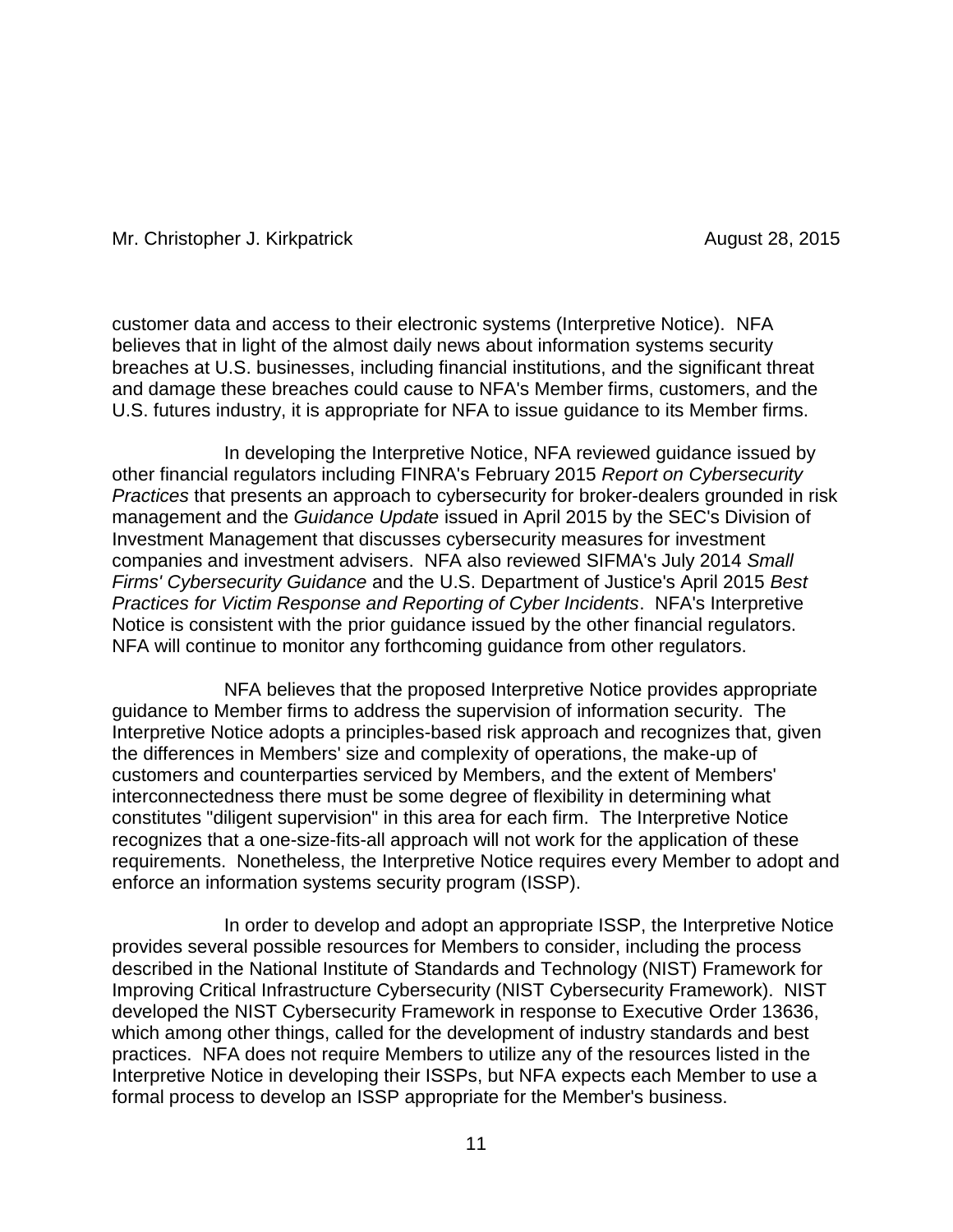NFA's proposed Interpretive Notice requires an ISSP to cover several key areas, which are comparable to the areas addressed in the guidance issued by other regulators. Written ISSPs must be approved within Member firms by an executive level official and contain a security and risk analysis, a description of the safeguards deployed against identified threats and vulnerabilities, and the process used to evaluate the nature of a detected security event, understand its potential impact and take appropriate measures to contain and mitigate the breach. Additionally, the ISSP should describe the Member's ongoing education and training related to information systems security for all appropriate personnel. Lastly, the Interpretive Notice requires a Member to monitor and regularly review (i.e., at least every twelve months) the effectiveness of its ISSP, including the efficacy of the safeguards the Member has deployed, and make adjustments as appropriate, and requires Members' ISSPs to address the risks posed by critical third-party service providers.

NFA recognizes that some Members will already have ISSPs while others will need to devote a significant amount of time and resources to meet their obligations. Therefore, NFA believes that it may need to provide additional, more detailed guidance to Members including smaller IBs, CPOs and CTAs so that these firms may satisfy their obligations pursuant to the Interpretive Notice. Given that this framework is a significant new requirement for Members, NFA intends to develop an incremental, risk-based examination approach regarding the Interpretive Notice's requirements and we will initially work with Member firms to assist them in developing their ISSPs.

NFA's IB, CPO/CTA, FCM and Swap Dealer Advisory Committees have all reviewed the Interpretive Notice and expressed their support for its content. They also agreed with NFA's suggestion of a measured approach to implementation. Finally, each emphasized that additional education and guidance, especially for less technologically sophisticated Members, will be critical components of the implementation process.